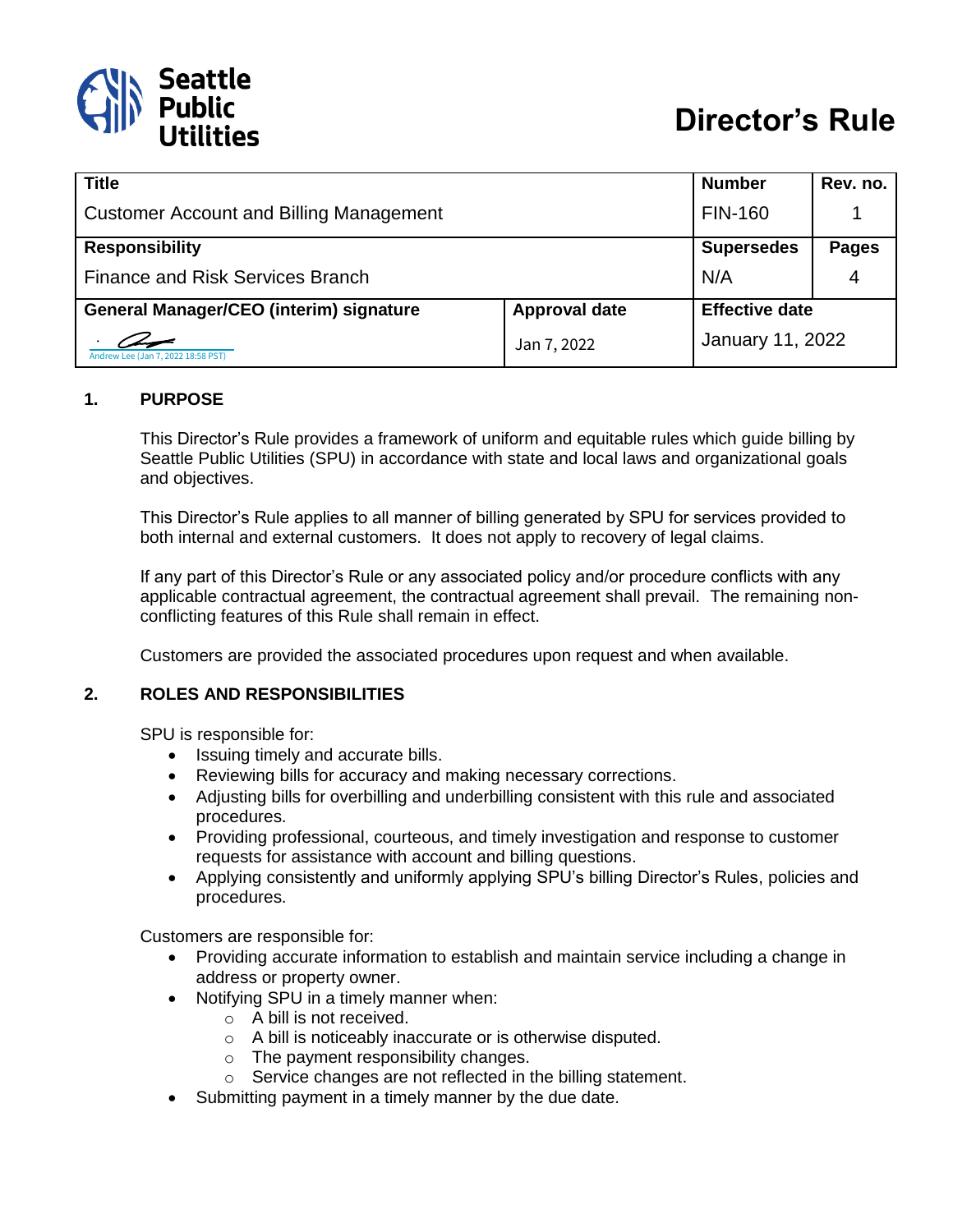# **3. DEFINITIONS**

*Billing adjustments.* Forms of adjustments applied to a customer's account in situations when the customer has been undercharged or overcharged for services rendered.

*Debit.* A form of billing adjustment made to correct a customer's account to collect undercharges. A debit adjustment is also known as a backbill or retroactive adjustment.

*Credit***.** A form of billing adjustment made to correct a customer's account to reduce overcharges.

*Customer.* For the purposes of this rule:

- An owner or tenant of residential or commercial property within SPU's retail water, wastewater, drainage, and solid waste service area.
- Wholesale customers who purchase water from Seattle for the purpose of reselling water to their retail customers.
- Developers or property owners who obtain new or changed water, solid waste, drainage and wastewater utility services within SPU's service area.
- Other individuals or entities (such as consultants, contracts, or City departments) whose billing is processed by SPU's Accounting Division.

*Timely.* Predefined deadlines and windows as set forth in specific SPU Director's Rules, policies and procedures.

### **4. RULE**

A. Billing for Services

SPU sets charges and fees for water, drainage, wastewater and solid waste utility services. These are updated regularly and at varying intervals depending on type of utility service and mechanism. Charges and fees are either approved by City Council and codified in the Seattle Municipal Code or set via Director's Rules by the General Manager / Chief Executive Officer.

All current Director's Rules and policies can be found on SPU's [Director's Rule and Policies](http://www.seattle.gov/util/aboutus/management/director/rulesandpolicies/)  [website.](http://www.seattle.gov/util/aboutus/management/director/rulesandpolicies/)

#### B. Payment Methods

Payments may be made by cash, check, debit or credit card. SPU does not charge convenience fees for debit or credit card payments. Payments may be made by mail, online, at area [Customer Service Centers,](http://www.seattle.gov/customer-service-centers) or through the 24-hour automated phone line @ 1-877-398-3531.

- C. Returned Payment Fees will be charged when a payment is returned by a bank or other financial institution.
- D. Late Fees and Interest

Late fees and interest will be assessed as a flat fee or percentage to a customer's account when the amount of the account becomes delinquent.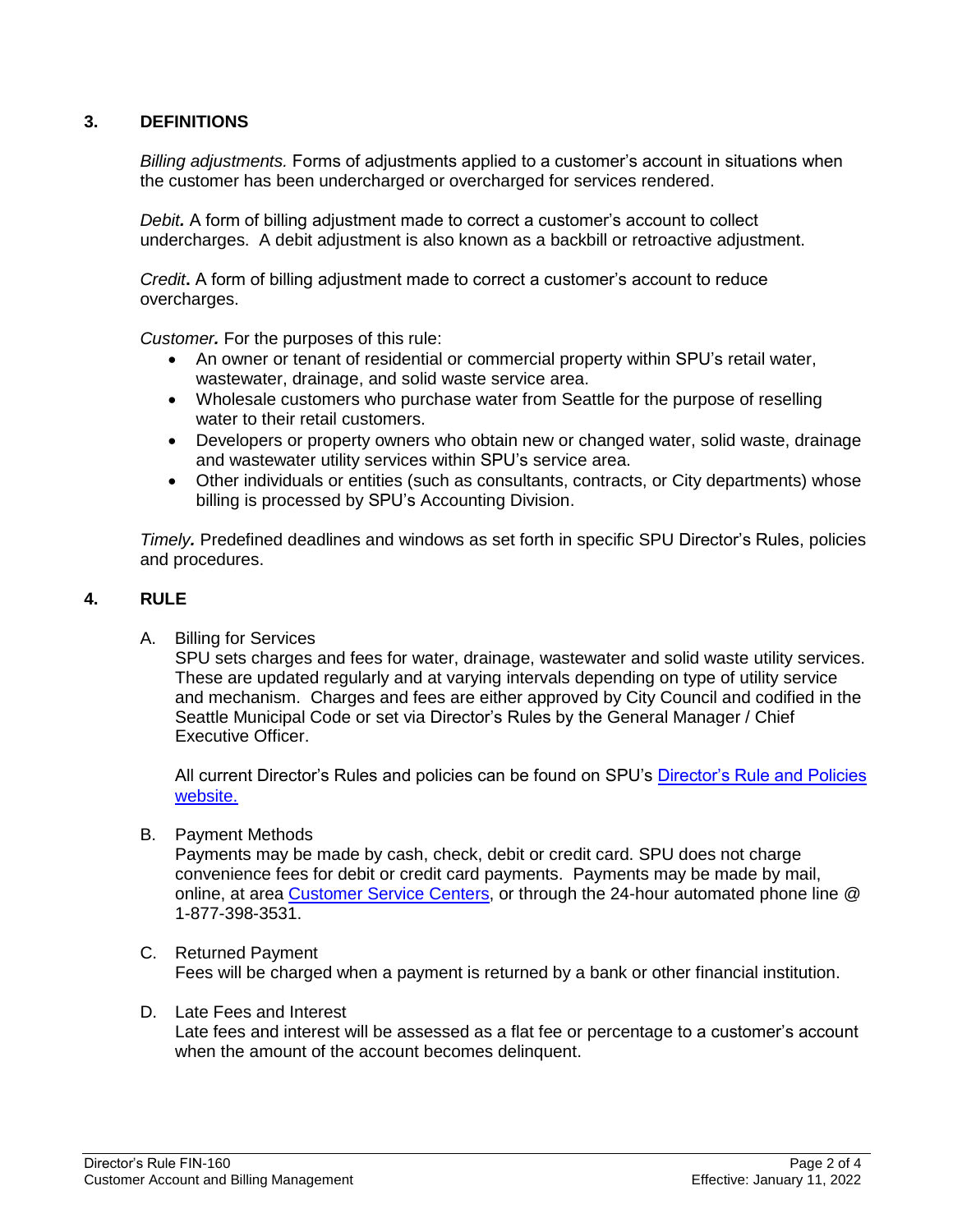E. Extended Payment Terms

Payment terms may be offered to customers depending on specific circumstance.

F. Utility Assistance Programs

Customers seeking financial assistance are offered the following programs:

- [Utility Discount Program](http://www.seattle.gov/util/myservices/myaccount/gethelpwithutilitybill/emergencyassistance/) offers a 50 percent discount on a customer's residential utility bill.
- **[Emergency Assistance](http://www.seattle.gov/util/myservices/myaccount/gethelpwithutilitybill/emergencyassistance/) Program** offers a billing reduction to customers who are in shut-off process for water services.
- G. Billing Adjustments

A backbill or credit adjustment may be applied for service overcharges to a customer's account for a maximum of three (3) years when specific services remain unbilled, or the customer has underpaid or overpaid for services rendered. The three-year adjustment will be made from the date of discovery of the discrepancy.

Retail customers should refer to CS-320, Billing Adjustments for Retail and Wholesale Customers, for information on billing methodologies and the time frame of adjustments for utility service charges. Developers, wholesale customers, and contractors will refer to their respective contractual agreements for details on billing methodologies and adjustments.

H. Leak Adjustments

Certain water leaks may be eligible for a leak adjustment provided qualification criteria and administrative processes are followed.

I. Refunds

Money returned to a customer, escrow company or other third party will be in the form of a physical check or credit card refund.

J. Appeals and Disputes

Customers who have questions, complaints, disputes regarding bill charges or concerns about utility actions are entitled to be heard and given a fair and timely response. The following are the most common procedures to initiate a billing dispute:

- [Customer Billing and Service Disputes Within the Customer Service Branch -](http://www.seattle.gov/util/cs/groups/public/@spuweb/@policy/documents/webcontent/02_008541.pdf) Retail
- **[Utility Main Extension Dispute Process](http://www.seattle.gov/util/Engineering/DevelopmentServicesOffice/ContactUs/UtilityMainExtensionDisputes/index.htm)**
- [Wholesale Water Customers](http://www.seattle.gov/util/cs/groups/public/@spuweb/@policy/documents/webcontent/02_008545.pdf) Metering and Billing Dispute Policy and Procedures
- [Third-Tier Water Rate Appeal Process](http://www.seattle.gov/util/myservices/water/waterrates/thirdtierwaterrateappealprocess/)

### K. Waivers

SPU generally does not provide waivers of charges because it has a statutory duty to collect for services provided and to keep charges uniform for the same class of customers.

The following are generally not eligible for waivers:

- Theft
- Vandalism
- Fraud
- System tampering
- Customer disregard of SPU advice
- Customer negligence